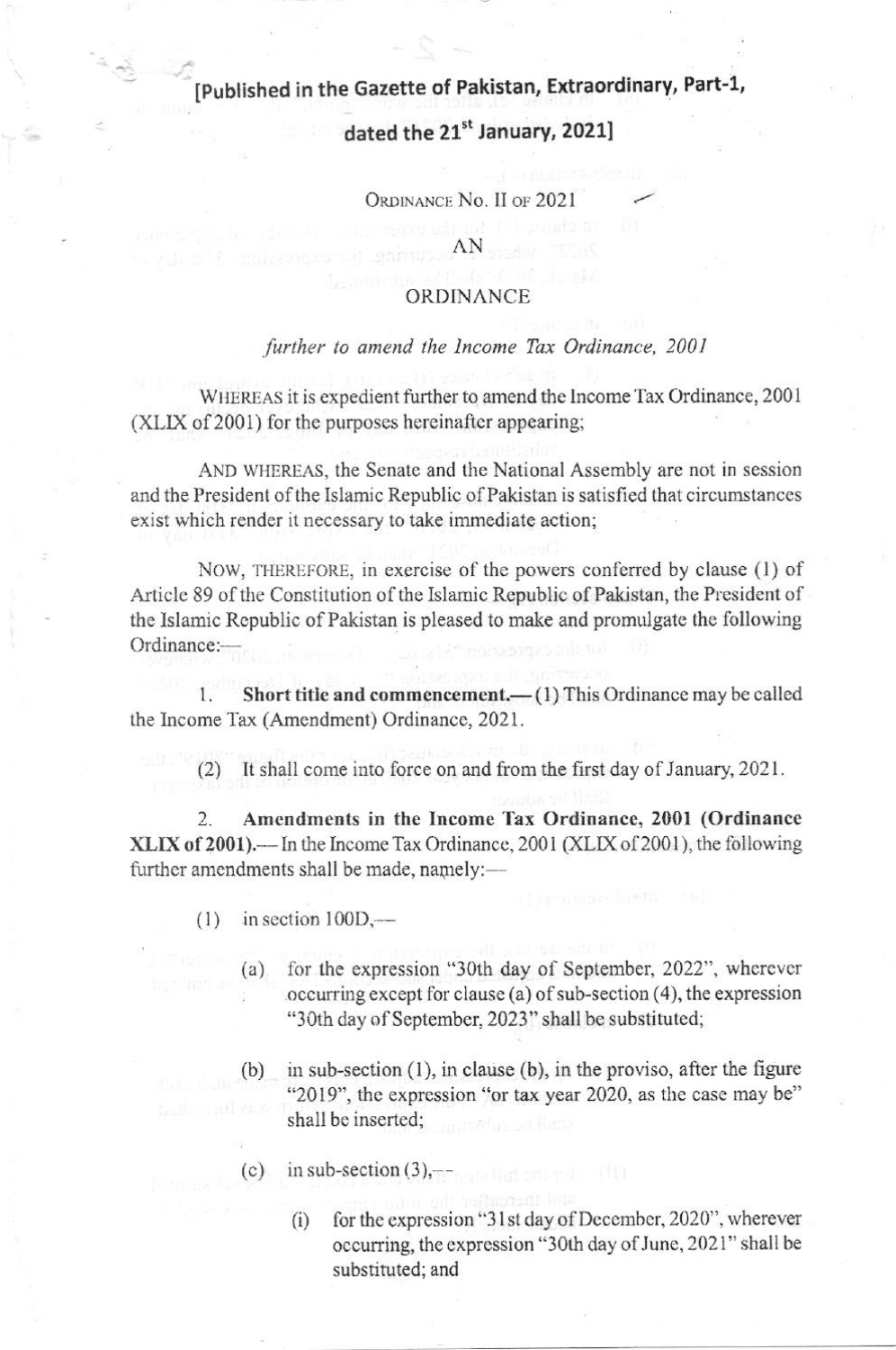- in clause (c), after the word "portal", the expression "by  $(ii)$ 30th day of June, 2021" shall be added;
- $(d)$ in sub-section  $(4)$ ,
	- in clause (a), for the expression "30th day of September,  $(i)$ 2022", wherever occurring, the expression "31st day of March, 2023" shall be substituted;
	- $(ii)$ in clause  $(b)$ ,
		- in sub-clauses (i) and (ii), for the expression "31st  $(1)$ day of December, 2020", wherever occurring, the expression "30th day of June, 2021" shall be substituted respectively; and
		- in sub-clause (iii), for the expression "31st day of  $(II)$ December, 2020", the expression "31st day of December, 2021" shall be substituted;
- (e) in sub-section  $(9)$ ,
	- for the expression "31st day of December, 2020", wherever  $(i)$ occurring, the expression "31st day of December, 2021" shall be substituted; and
	- in clause (d), in sub-clause (iv), after the figure "2019", the  $(ii)$ expression "or tax year 2020 at the option of the taxpayer" shall be added:
- $(2)$ in section  $120$ .
	- $(a)$ in sub-section  $(1)$ .
		- in clause (a), the expression ", equal to the respective  $(i)$ amounts adjusted under sub-section (2A)" shall be omitted;
		- $(ii)$ in clause  $(b)$ ,
			- for the expression "adjustments were made under sub- $(I)$ section (2A)", the expression "return was furnished" shall be substituted; and
			- for the full stop at the end a colon shall be substituted  $(II)$ and thereafter the following new provisos shall be added, namely:-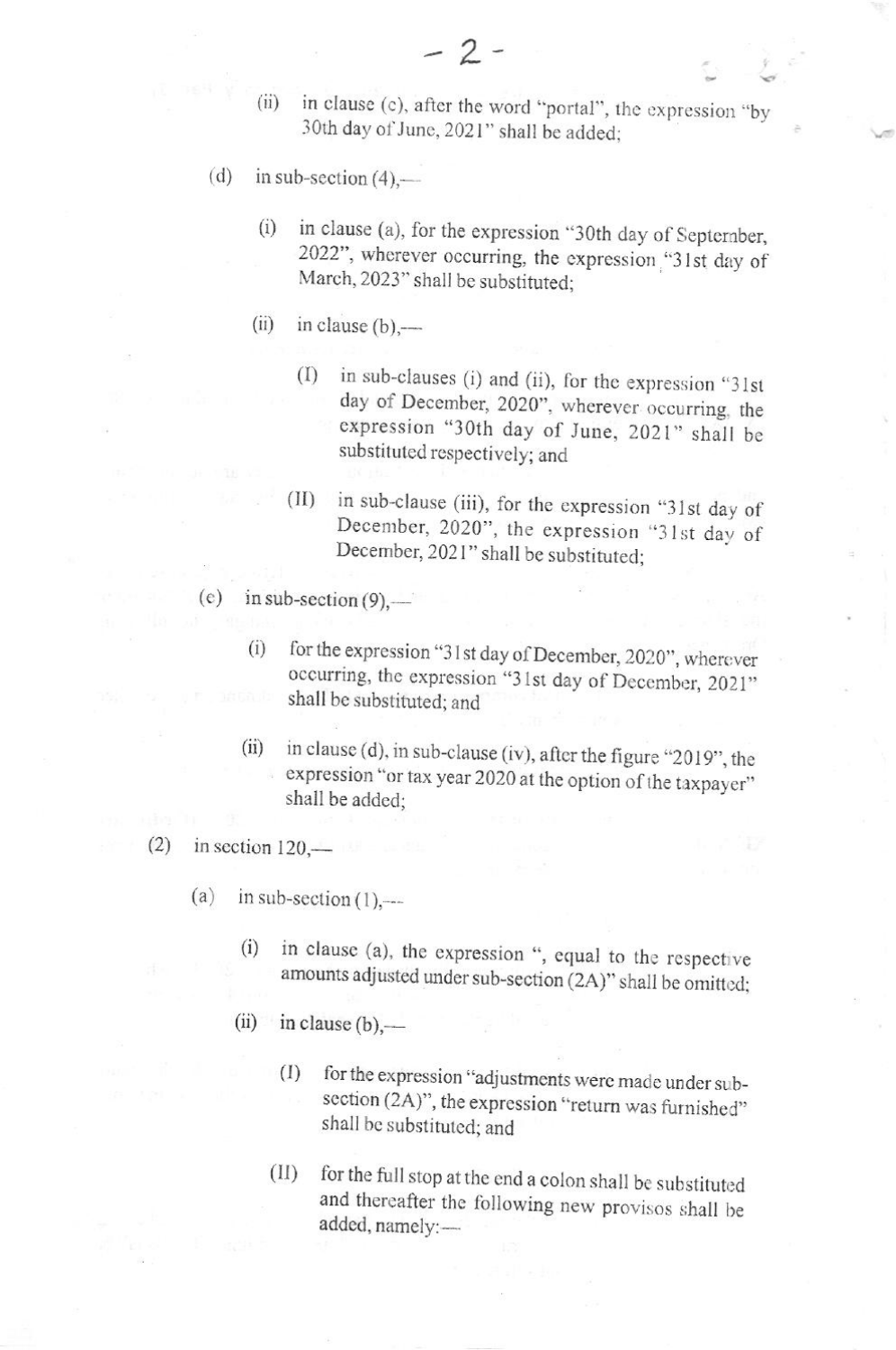"Provided that until the date specified under the fourth proviso to sub-section (2A) is notified, this subsection shall be in force as if sub-section (2A) is not in operation:

 $2 - 3 -$ 

Provided further that once the date under the fourth proviso to sub-section (2A) is notified, clauses (a) and (b) shall only apply when the provisions of sub-section (2A), if invoked, are first complied with:

Provided further once compliance is made under the second proviso,-

- the adjusted amount under sub-section (2A) shall  $(i)$ be construed to be the tax payable and due under clause  $(a)$ :
- the date of the compliance under sub-section  $(ii)$ (2A) shall be the date for the purposes of clause (b).":
- in sub-section (2A), in clause (iv), in the third proviso, for the full  $(b)$ stop at the end, a colon shall be substituted and thereafter the following new proviso shall be added, namely:-

"Provided also that the provisions of this sub-section shall" apply from the date notified by the Federal Board of Revenue in the official Gazette.":

- in the Eleventh Schedule,- $(3)$ 
	- in rule 2, in sub-rule  $(2)$ , in clause  $(b)$ ,- $(a)$ 
		- for the word, "two", the word "three" shall be substituted:  $(i)$
		- for the first proviso, the following shall be substituted,  $(ii)$ namely:-

"Provided that in case of existing incomplete projects, the estimated project life shall be treated as four years maximum from tax year 2020 through tax year 2023 and the tax payable shall be reduced by the percentage of completion up to the last day of accounting period pertaining to tax year 2019 or tax year 2020 as declared in the registration form."; and

 $(iii)$  second proviso shall be omitted; linister for Finance & Revenue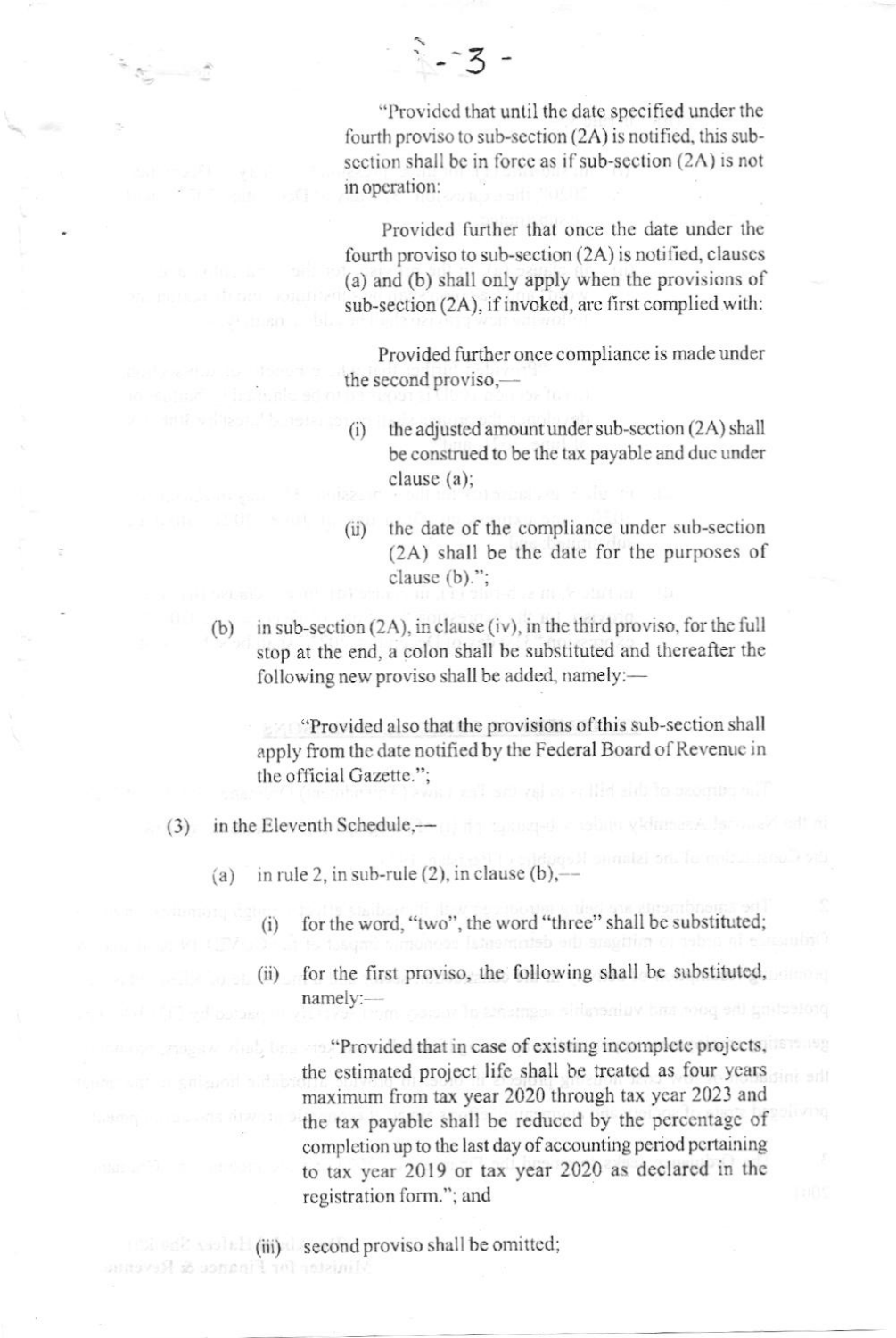- (b) in rule  $3$ .
	- in sub-rule (1), for the expression "31st day of December,  $(i)$ 2020", the expression "31st day of December, 2021" shall be substituted:
	- $(ii)$ in clause (a), in the proviso, for the semi colon and the word "and", a colon shall be substituted and thereafter the following new proviso shall be added, namely:-

"Provided further that where benefit of sub-section (3) of section 100D is required to be claimed by builder or developer, the project shall be registered latest by 30th day of June, 2021; and";

- $(c)$ in rule 8, in clause (c), for the expression "31st day of December, 2020", the expression "30th day of June, 2021" shall be substituted: and
- $(d)$ in rule 9, in sub-rule  $(1)$ , in clause  $(d)$ , in sub-clause  $(ii)$ , in the proviso, for the expression "31st day of December, 2020", the expression "31st day of December, 2021" shall be substituted.

#### STATEMENT OF OBJECT AND REASONS

The purpose of this bill is to lay the Tax Laws (Amendment) Ordinance, 2021 (I of 2021) in the National Assembly under sub-paragraph (i) of paragraph (a) of clause (2) of Article 73 of the Constitution of the Islamic Republic of Pakistan, 1973.

2. The amendments are being introduced with immediate effect through promulgation of the Ordinance in order to mitigate the detrimental economic impact of the COVID-19 pandemic by promoting resumption of activity in the construction sector and a multitude of allied industries, protecting the poor and vulnerable segments of society most severely impacted by COVID-19 by generating employment opportunities including blue collar workers and daily wagers, promoting the initiation of low cost housing projects in order to provide affordable housing to the under privileged strata of society and augmenting efforts aimed at economic growth and development.

The Ordinance seeks to amend the Finance Act, 2020 and the Income Tax Ordinance, 3. 2001.

> (Dr. Abdul Hafeez Shaikh) Minister for Finance & Revenue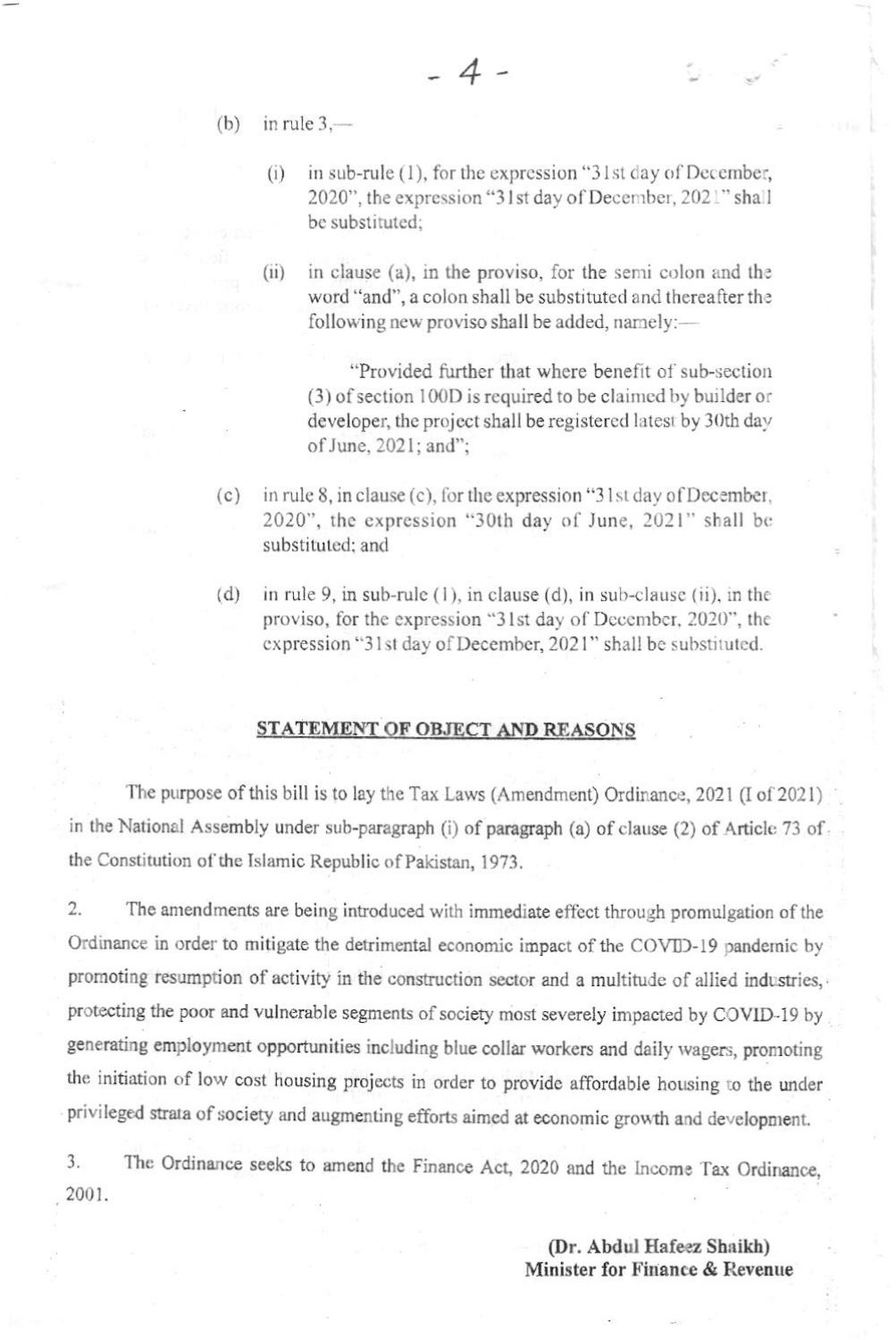[جريده پاکستان،غير معمولي،حصه اول،مور حه 21/ جنوري،2020ء ميں شائع ہوا]

 $\frac{1}{2}$   $\frac{1}{2}$ 

# آرڈیننس نمبر۲ مجر پہ ۲۰۲۱ء محصول آمدن آرڈیننس، ۲۰۰۱ء میں مزید ترمیم کرنے کا آرڈیننس

ہرگاہ کہ ہیقرین مصلحت ہے کہ بعدازیں ظاہر ہونے والی اغراض کے لیے محصول آمدن آرڈیننس،ا معام (نمبر ۲۹ مجر بیا ۲۰۰ م) میں مزید ترمیم کی جائے؛

اور چونکہ،سینیٹ اورقومی آسبلی کے اجلاس نہیں ہورہے ہیں اورصد رمملکت اسلامی جمہور یہ پاکستان کو اطمینان حاصل ہے کہ ایسے حالات موجود ہیں جن کی بناء پرفوری کارروائی کرناضروری ہے؛ لہٰذا،اب،اسلامی جمہوریہ پاکستان کے دستور کے آرٹیکل ۸۹ کی شق (۱) کی روسے حاصل شدہ اختیارات کواستعال کرتے ہوئے،صدرمملکت اسلامی جمہوریہ پاکستان نے حسب ذیل آرڈیننس وضع اور جاری کیاہے:۔

ا۔ مستحقق عنوان اورآغاز نفاذ:۔ (۱) سپ<sub>رآرڈ</sub> بینس محصول آمدن(ترمیمی) آرڈینس، ۲۰۲۱ کے نام سے موسوم ہوگا۔

(۲) یہ فی الفوراور کیم جنوری، ۲۰۲۱ءے نافذ العمل ہوگا۔

٢\_ تحصول آمدن آرڈینٹس، ۲۰۰۱ مرتبر ۲۹۹ مجر پیامہ ۲۰۰۲) میں تراہیم:۔ محصول آمدن آرڈیننس،۲۰۰۱ مر(نمبر ۲۴۹ مجر پیاد ۲۰۰ م) میں،حسب ذیل مزید ترامیم وضع کیس جائیں گی، یعنی:۔ (۱) دفعه••ادیس،۔

(الف) عبارت'' پہنچبر ،۲۴۲ء''،ذیلی دفعہ(۴) کی ثق الف کے سوائے جہاں کہیں بھی آرہی ہو كوعبارت''۳۰ تتبر،۲۰۲۳ء'' سے تبدیل کردیاجائے گا؛

- (پ) ذیلی دفعہ (۱) کی بثق (پ) میں فقر ہےشرطیہ میں، ہندسہ''۱۹ کو'' کے بعد ،عبارت''یا سال محصول ۲۰۲۰، چیسی بھی صورت ہو' شامل کردی جائے گی ؛
	- (ج) دیلی دفعہ(۳)میں،۔

(اوّل) عبارت ُ'ا٣ دسمبر ٢٠٢٠٤ءُ'، جِهال كہيں بھي آربي ہو،کوعبارت' مبهجون،٢٠٢١ء'' سے تبدیل کردیاجائے گا؛اور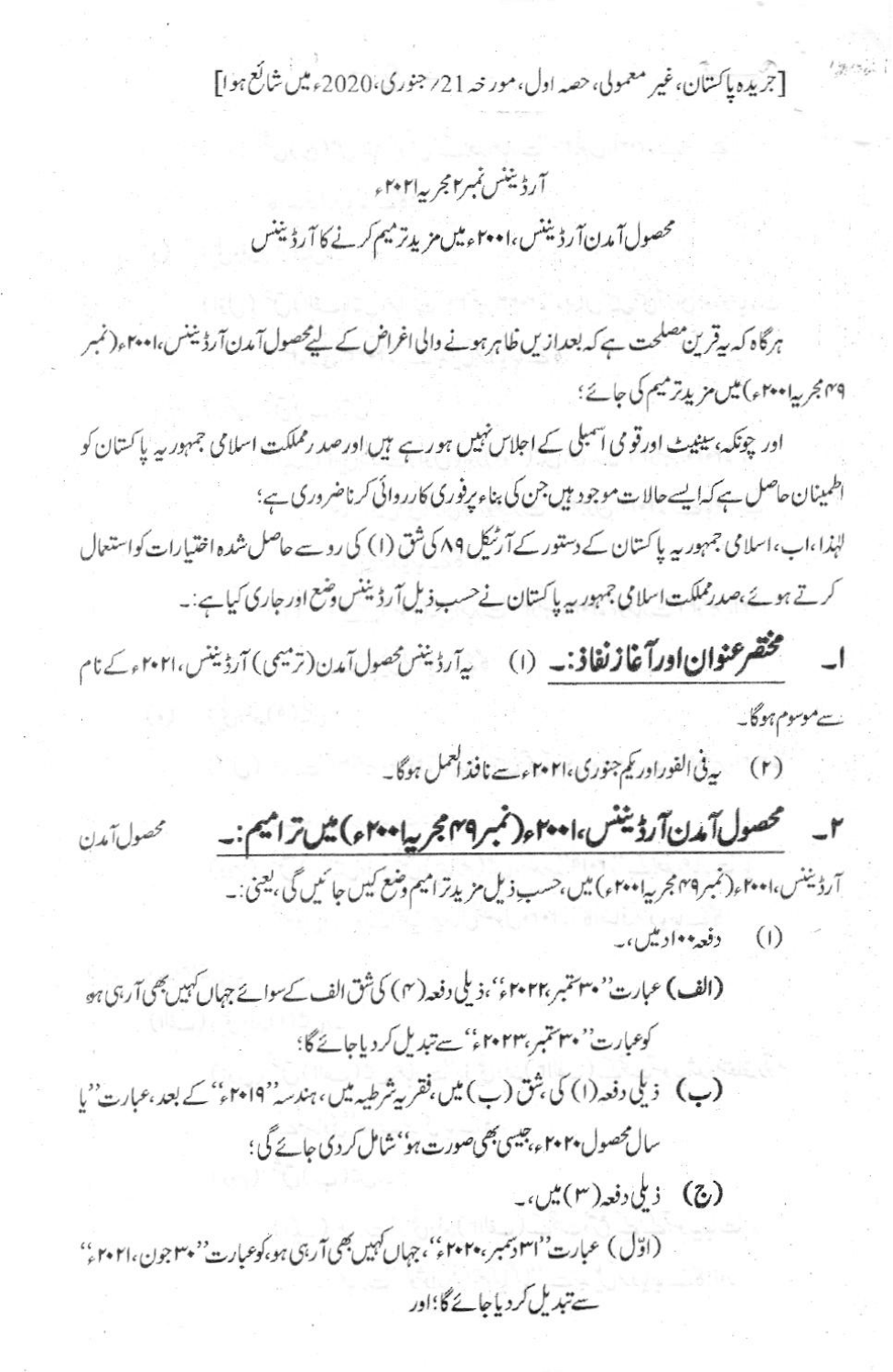. (دوم) شق(ب) میں،۔ (ایک) عبارت''ناملی دفعہ( ۱۲لف)کے تحت وشع کیے گئےتسو بیرجات''، عبارت'' گوشواره فراہم کیا گیا''سے تبدیل کردیاجائے گا؛اور

 $-2-$ 

 $\begin{array}{ccc} \mathcal{P} & & \mathcal{P} \\ & & \mathcal{P} \end{array}$